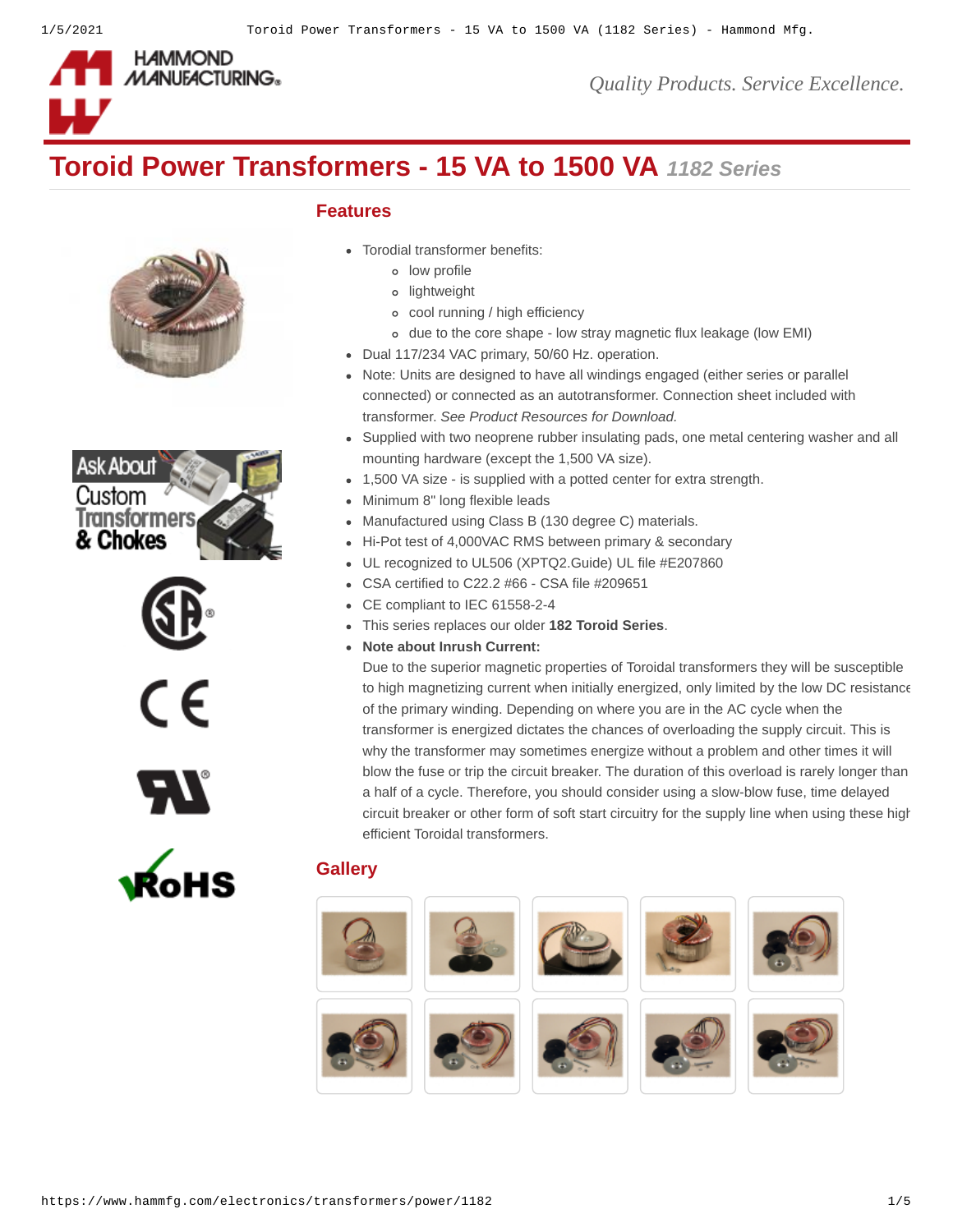



|          |      | <b>VAC Secondary (RMS)</b> |                 | Dual or Single | % Voltage  | <b>Toroid</b> | Dim.        |
|----------|------|----------------------------|-----------------|----------------|------------|---------------|-------------|
| Part No. | VA   | <b>Series</b>              | <b>Parallel</b> | Secondary      | Regulation | Center        | Ref         |
| 1182K6   | 15   | 12V C.T. @ 1.25A           | 6V @ 2.5A       | Dual           | 12.41%     | Open          | Α           |
| 1182L6   | 30   | 12V C.T. @ 2.5A            | 6V @ 5A         | Dual           | 11.70%     | Open          | B           |
| 1182N6   | 50   | 12V C.T. @ 4.17A           | 6V @ 8.34A      | Dual           | 12.60%     | Open          | C           |
| 118206   | 80   | 12V C.T. @ 6.67A           | 6V @ 13.34A     | Dual           | 9.70%      | Open          | D           |
| 1182H9   | 15   | 18V C.T. @ 0.830A          | 9V @ 1.66A      | Dual           | 11.42%     | Open          | Α           |
| 1182K9   | 30   | 18V C.T. @ 1.67A           | 9V @ 3.34A      | Dual           | 12.80%     | Open          | $\mathsf B$ |
| 1182M9   | 50   | 18V C.T. @ 2.78A           | 9V @ 5.56A      | Dual           | 13.20%     | Open          | C           |
| 1182N9   | 80   | 18V C.T. @ 4.44A           | 9V @ 8.88A      | Dual           | 10.50%     | Open          | D           |
| 118209   | 120  | 18V C.T. @ 6.67A           | 9V @ 13.34A     | Dual           | 9.00%      | Open          | Ε           |
| 1182K12  | 30   | 24V C.T. @ 1.25A           | 12V @ 2.5A      | Dual           | 11.70%     | Open          | $\mathsf B$ |
| 1182L12  | 50   | 24V C.T. @ 2.08A           | 12V @ 4.16A     | Dual           | 12.60%     | Open          | C           |
| 1182M12  | 80   | 24V C.T. @ 3.33A           | 12V @ 6.66A     | Dual           | 9.70%      | Open          | D           |
| 1182P12  | 120  | 24V C.T. @ 5A              | 12V @ 10A       | Dual           | 7.70%      | Open          | Ε           |
| 1182012  | 160  | 24V C.T. @ 6.67A           | 12V @ 13.34A    | Dual           | 7.70%      | Open          | F           |
| 1182S12  | 225  | 24V C.T. @ 9.38A           | 12V @ 18.76A    | Dual           | 7.20%      | Open          | G           |
| 1182T12  | 300  | 24V C.T. @ 12.5A           | 12V @ 25A       | Dual           | 7.10%      | Open          | H           |
| 1182W12  | 1000 | 24V C.T. @ 41.7A           | 12V @ 83.4A     | Dual           | 2.20%      | Open          | $L-1$       |
| 1182J15  | 30   | 30V C.T. @ 1A              | 15V @ 2A        | Dual           | 12.30%     | Open          | $\mathsf B$ |
| 1182K15  | 50   | 30V C.T. @ 1.67A           | 15V @ 3.34A     | Dual           | 13.00%     | Open          | C           |
| 1182M15  | 80   | 30V C.T. @ 2.67A           | 15V @ 5.34A     | Dual           | 10.20%     | Open          | D           |
| 1182N15  | 120  | 30V C.T. @ 4A              | 15V @ 8A        | Dual           | 8.50%      | Open          | Ε           |
| 1182P15  | 160  | 30V C.T. @ 5.33A           | 15V @ 10.66A    | Dual           | 7.00%      | Open          | F           |
| 1182H15  | 225  | 30V C.T. @ 7.5A            | 15V @ 15A       | Dual           | 7.20%      | Open          | G           |
| 1182S15  | 300  | 30V C.T. @ 10A             | 15V @ 20A       | Dual           | 5.00%      | Open          | H           |
| 1182F18  | 15   | 36V C.T. @ 0.420A          | 18V @ 0.84A     | Dual           | 11.7%      | Open          | Α           |
| 1182H18  | 30   | 36V C.T. @ 0.83A           | 18V @ 1.66A     | Dual           | 12.20%     | Open          | $\mathsf B$ |
| 1182J18  | 50   | 36V C.T. @ 1.39A           | 18V @ 2.78A     | Dual           | 13.80%     | Open          | C           |
| 1182L18  | 80   | 36V C.T. @ 2.22A           | 18V @ 4.44A     | Dual           | 10.50%     | Open          | D           |
| 1182M18  | 120  | 36V C.T. @ 3.33A           | 18V @ 6.66A     | Dual           | 7.70%      | Open          | Ε           |
| 1182N18  | 160  | 36V C.T. @ 4.44A           | 18V @ 8.88A     | Dual           | 7.70%      | Open          | F           |
| 1182G18  | 225  | 36V C.T. @ 6.25A           | 18V @ 12.5A     | Dual           | 7.30%      | Open          | G           |
| 1182G22  | 30   | 44V C.T. @ 0.68A           | 22V @ 1.36A     | Dual           | 12.60%     | Open          | B           |
| 1182J22  | 50   | 44V C.T. @ 1.14A           | 22V @ 2.28A     | Dual           | 14.20%     | Open          | C           |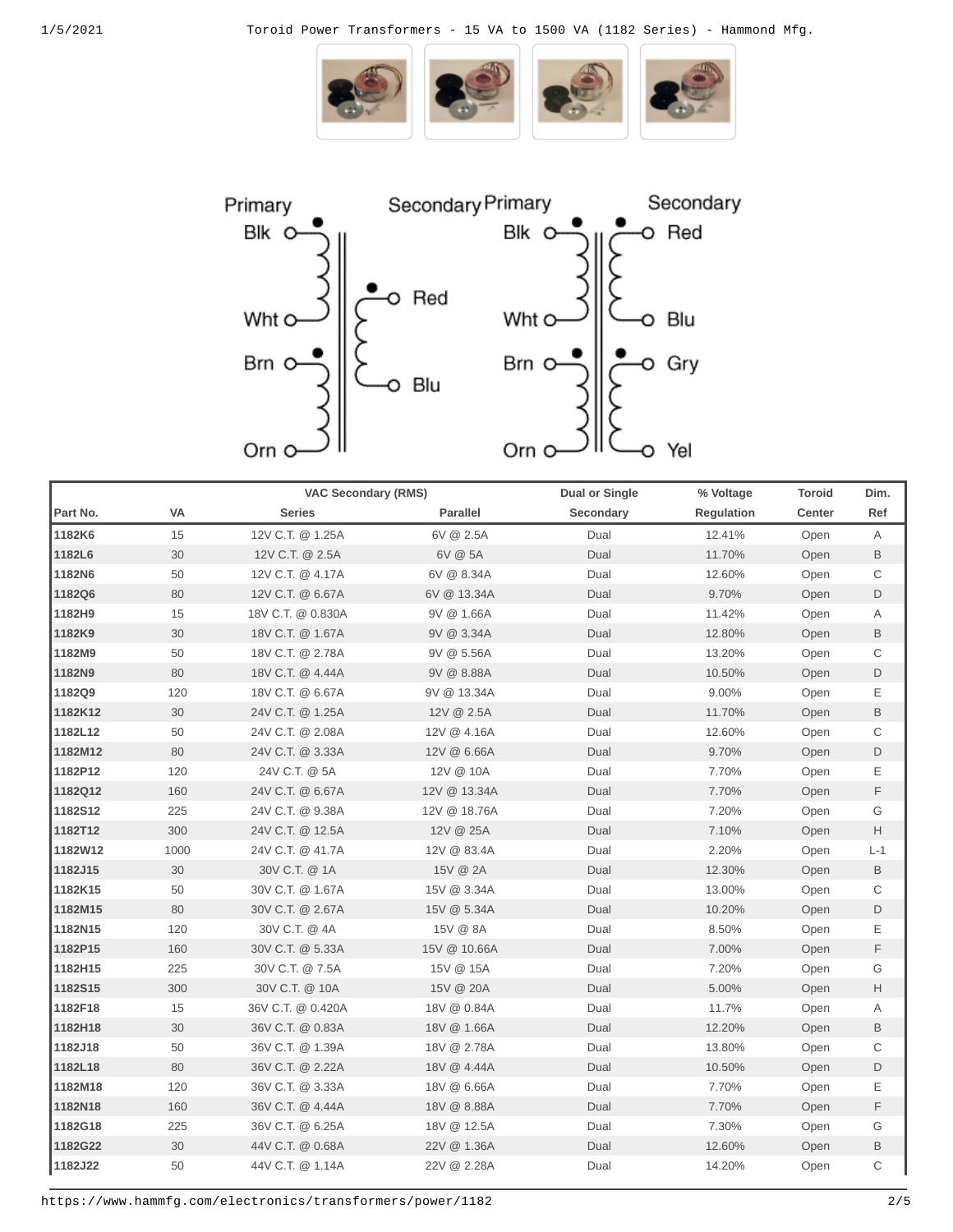1/5/2021 Toroid Power Transformers - 15 VA to 1500 VA (1182 Series) - Hammond Mfg.

|          | <b>VAC Secondary (RMS)</b> |                    |              | <b>Dual or Single</b> | % Voltage  | <b>Toroid</b> | Dim.         |
|----------|----------------------------|--------------------|--------------|-----------------------|------------|---------------|--------------|
| Part No. | <b>VA</b>                  | <b>Series</b>      | Parallel     | Secondary             | Regulation | Center        | Ref          |
| 1182L22  | 80                         | 44V C.T. @ 1.82A   | 22V @ 3.64A  | Dual                  | 10.40%     | Open          | D            |
| 1182M22  | 120                        | 44V C.T. @ 2.73A   | 22V @ 5.46A  | Dual                  | 8.40%      | Open          | Ε            |
| 1182N22  | 160                        | 44V C.T. @ 3.64A   | 22V @ 7.28A  | Dual                  | 8.40%      | Open          | F            |
| 1182P22  | 225                        | 44V C.T. @ 5.11A   | 22V @ 10.22A | Dual                  | 6.40%      | Open          | G            |
| 1182S24  | 500                        | 48V C.T. @ 10.42A  | 24V @ 20.82A | Dual                  | 5.10%      | Open          | $\mathbf{I}$ |
| 1182T24  | 625                        | 48V C.T. @ 13.02A  | 24V @ 26.04A | Dual                  | 3.30%      | Open          | J            |
| 1182U24  | 750                        | 48V C.T. @ 15.63A  | 24V @ 31.26A | Dual                  | 3.60%      | Open          | L            |
| 1182V24  | 1000                       | 48V C.T. @ 20.8A   | 24V @ 41.7A  | Dual                  | 2.20%      | Open          | L            |
| 1182K30  | 80                         | 60V C.T. @ 1.33A   | 30V @ 2.66A  | Dual                  | 9.70%      | Open          | D            |
| 1182L30  | 120                        | 60V C.T. @ 2A      | 30V @ 4A     | Dual                  | 7.70%      | Open          | Е            |
| 1182M30  | 160                        | 60V C.T. @ 2.67A   | 30V @ 5.34A  | Dual                  | 7.70%      | Open          | F            |
| 1182F30  | 225                        | 60V C.T. @ 3.75A   | 30V @ 7.5A   | Dual                  | 6.30%      | Open          | G            |
| 1182P30  | 300                        | 60V C.T. @ 5A      | 30V @ 10A    | Dual                  | 6.10%      | Open          | Н            |
| 1182R30  | 500                        | 60V C.T. @ 8.33A   | 30V @ 16,66A | Dual                  | 4.80%      | Open          |              |
| 1182S30  | 625                        | 60V C.T. @ 10.42A  | 30V @ 20.84A | Dual                  | 4.10%      | Open          | J            |
| 1182T30  | 750                        | 60V C.T. @ 12.5A   | 30V @ 25A    | Dual                  | 3.10%      | Open          | Κ            |
| 1182T30P | 750                        | 60V C.T. @ 12.5A   | 30V @ 25A    | Dual                  | 3.10%      | Potted        | K            |
| 1182T60  | 1500                       | 120V C.T. @ 12.50A | 60V @ 25A    | Dual                  | 2.91%      | Open          | M            |
| 1182U30  | 1000                       | 60V C.T. @ 16.7A   | 30V @ 33.3A  | Dual                  | 2.20%      | Open          | L            |
| 1182V40P | 1500                       | 80V C.T. @ 18.8A   | 40V @ 37.5A  | Dual                  | 3.70%      | Potted        | M            |

|           |           | <b>VAC Secondary (RMS)</b> |               | Dual or Single | % Voltage  | <b>Toroid</b> | Dim.                                                                                                       |
|-----------|-----------|----------------------------|---------------|----------------|------------|---------------|------------------------------------------------------------------------------------------------------------|
| Part No.  | <b>VA</b> | <b>Series</b>              | Parallel      | Secondary      | Regulation | Center        | Ref                                                                                                        |
| 1182L60   | 300       | 120V C.T. @ 2.5A           | 60V @ 5A      | Dual           | 6.10%      | Open          | H                                                                                                          |
| 1182N60   | 500       | 120V C.T. @ 4.17A          | 60V @ 8.34A   | Dual           | 4.80%      | Open          | $\mathbf{L}$                                                                                               |
| 1182P60   | 625       | 120V C.T. @ 5.21A          | 60V @ 10.42A  | Dual           | 4.10%      | Open          | J                                                                                                          |
| 1182Q60   | 750       | 120V C.T. @ 6.25A          | 60V @ 12.5A   | Dual           | 4.10%      | Open          | Κ                                                                                                          |
| 1182R60   | 1000      | 120V C.T. @ 8.3A           | 60V @ 16.7A   | Dual           | 2.80%      | Open          | L                                                                                                          |
| 1182T60P  | 1500      | 120V C.T. @ 12.5A          | 60V @ 25A     | Dual           | 3.00%      | Potted        | $\mathsf{M}% _{T}=\mathsf{M}_{T}\!\left( a,b\right) ,\ \mathsf{M}_{T}=\mathsf{M}_{T}\!\left( a,b\right) ,$ |
| 1182L90   | 225       | 180V C.T. @ 1.25A          | 90V @ 2.5A    | Dual           |            | Open          |                                                                                                            |
| 1182D110  | 15        | 220V C.T. @ 0.068A         | 110V @ 0.136A | Dual           | 11.9%      | Open          | Α                                                                                                          |
| 1182E110  | 30        | 220V C.T. @ 136ma          | 110V @ 272ma  | Dual           | 13.10%     | Open          | В                                                                                                          |
| 1182G110  | 50        | 220V C.T. @ 227ma          | 110V @ 454ma  | Dual           | 14.10%     | Open          | C                                                                                                          |
| 1182H110  | 80        | 220V C.T. @ 364ma          | 110V @ 728ma  | Dual           | 10.50%     | Open          | D                                                                                                          |
| 1182J110  | 120       | 220V C.T. @ 545ma          | 110V @ 1.09A  | Dual           | 8.40%      | Open          | Ε                                                                                                          |
| 1182K110  | 160       | 220V C.T. @ 727ma          | 110V @ 1.45A  | Dual           | 8.00%      | Open          | F                                                                                                          |
| 1182L110  | 225       | 220V C.T. @ 1.02A          | 110V @ 2.04A  | Dual           | 6.10%      | Open          | G                                                                                                          |
| 1182M110  | 300       | 220V C.T. @ 1.36A          | 110V @ 2.72A  | Dual           | 6.10%      | Open          | $\mathsf{H}% _{\mathsf{H}}^{\ast}=\mathsf{H}_{\mathsf{H}}^{\ast}$                                          |
| 1182P110  | 500       | 220V C.T. @ 2.27A          | 110V @ 4.54A  | Dual           | 4.70%      | Open          | $\mathsf{L}$                                                                                               |
| 1182Q110  | 625       | 220V C.T. @ 2.84A          | 110V @ 5.68A  | Dual           | 3.70%      | Open          | J                                                                                                          |
| 1182R110  | 750       | 220V C.T. @ 3.41A          | 110V @ 6.82A  | Dual           | 3.10%      | Open          | K                                                                                                          |
| 1182S110  | 1000      | 220V C.T. @ 4.5A           | 110V @ 9.1A   | Dual           | 3.20%      | Open          | L                                                                                                          |
| 1182U110P | 1500      | 220V C.T. @ 6.8A           | 110V @ 13.6A  | Dual           | 1.90%      | Potted        | M                                                                                                          |
| 1182E117  | 30        | 234V C.T. @ 128ma          | 117V @ 256ma  | Dual           | 12.40%     | Open          | В                                                                                                          |
| 1182G117  | 50        | 234V C.T. @ 214ma          | 117V @ 428ma  | Dual           | 13.40%     | Open          | $\mathsf C$                                                                                                |
| 1182H117  | 80        | 234V C.T. @ 342ma          | 117V @ 684ma  | Dual           | 10.00%     | Open          | D                                                                                                          |
| 1182J117  | 120       | 234V C.T. @ 513ma          | 117V @ 1.02A  | Dual           | 8.00%      | Open          | Ε                                                                                                          |
| 1182K117  | 160       | 234V C.T. @ 684ma          | 117V @ 1.37A  | Dual           | 7.60%      | Open          | F                                                                                                          |
| 1182L117  | 225       | 234V C.T. @ 0.96A          | 117V @ 1.92A  | Dual           | 6.00%      | Open          | G                                                                                                          |
| 1182M117  | 300       | 234V C.T. @ 1.28A          | 117V @ 2.56A  | Dual           | 5.80%      | Open          | н                                                                                                          |
| 1182N117  | 500       | 234V C.T. @ 2.14A          | 117V @ 4.28A  | Dual           | 4.70%      | Open          | $\mathbf{I}$                                                                                               |
| 1182P117  | 625       | 234V C.T. @ 2.67A          | 117V @ 5.34A  | Dual           | 3.80%      | Open          | J                                                                                                          |
| 1182Q117  | 750       | 234V C.T. @ 3.21A          | 117V @ 6.42A  | Dual           | 3.60%      | Open          | Κ                                                                                                          |
| 1182R117  | 1000      | 234V C.T. @ 4.27A          | 117V @ 8.5A   | Dual           | 3.00%      | Open          | L                                                                                                          |
| 1182R117P | 1000      | 234V C.T. @ 4.27A          | 117V @ 8.5A   | Dual           | 3.00%      | Potted        | L                                                                                                          |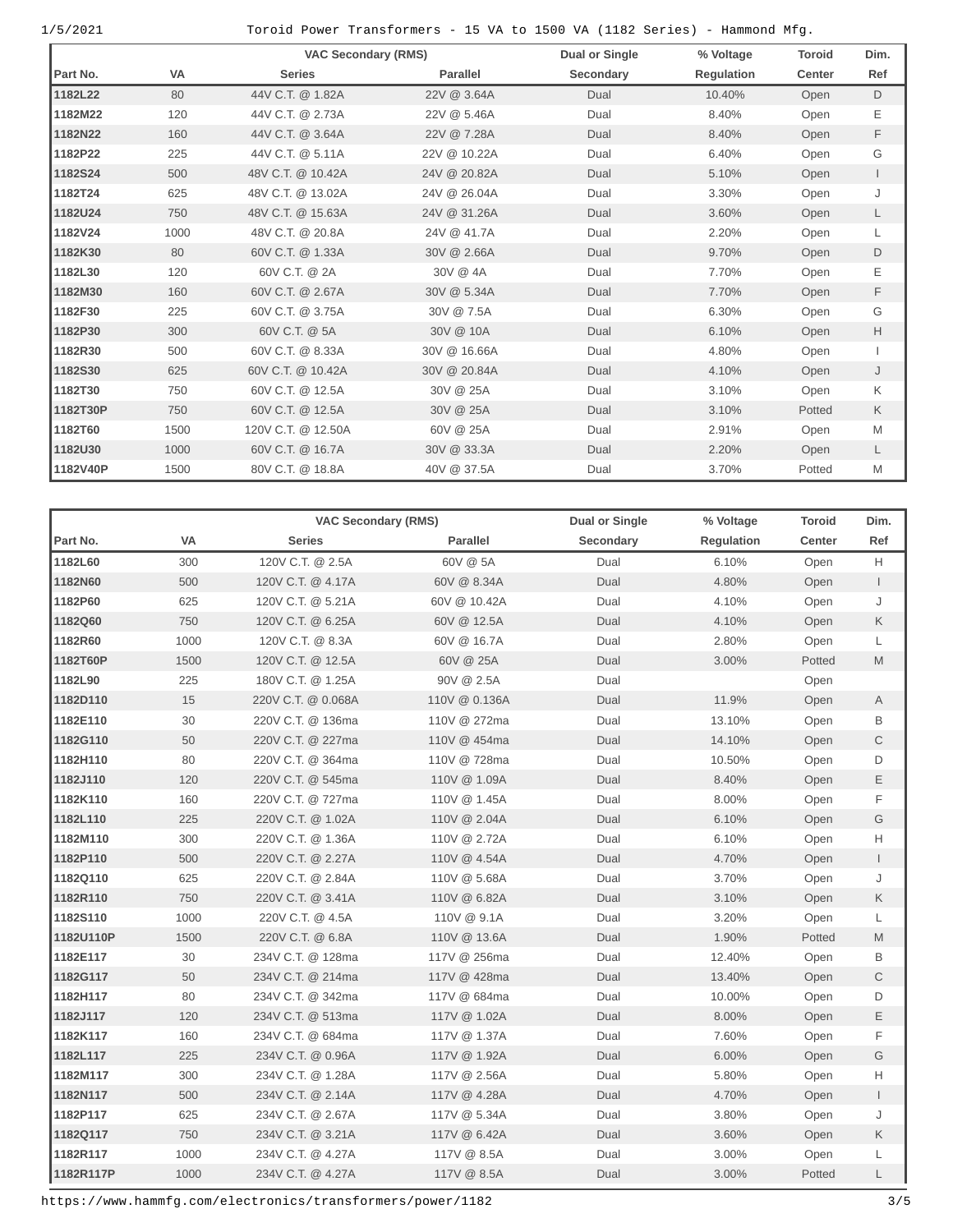#### 1/5/2021 Toroid Power Transformers - 15 VA to 1500 VA (1182 Series) - Hammond Mfg.

|           |      | <b>VAC Secondary (RMS)</b> |              | Dual or Single | % Voltage  | <b>Toroid</b> | Dim. |
|-----------|------|----------------------------|--------------|----------------|------------|---------------|------|
| Part No.  | VA   | <b>Series</b>              | Parallel     | Secondary      | Regulation | Center        | Ref  |
| 1182T117P | 1500 | 234V C.T. @ 6.4A           | 117V @ 12.8A | Dual           | 2.10%      | Potted        | M    |
| 1182D240  | 30   | $\overline{\phantom{a}}$   | 240V @ 125ma | Single         | 12.30%     | Open          | B    |
| 1182E240  | 50   | $\overline{\phantom{a}}$   | 240V @ 208ma | Single         | 13.10%     | Open          | С    |
| 1182F240  | 80   | $\overline{\phantom{a}}$   | 240V @ 333ma | Single         | 9.90%      | Open          | D    |
| 1182G240  | 120  | $\overline{\phantom{a}}$   | 240V @ 0.5A  | Single         | 7.90%      | Open          | Ε    |
| 1182H240  | 160  | $\overline{\phantom{a}}$   | 240V @ 667ma | Single         | 7.70%      | Open          | F    |
| 1182J240  | 225  | $\overline{\phantom{a}}$   | 240V @ 0.94A | Single         | 5.80%      | Open          | G    |
| 1182K240  | 300  | $\overline{\phantom{a}}$   | 240V @ 1.25A | Single         | 5.80%      | Open          | Н    |
| 1182L240  | 500  | $\overline{\phantom{a}}$   | 240V @ 2.08A | Single         | 4.80%      | Open          |      |
| 1182M240  | 625  | $\overline{\phantom{a}}$   | 240V @ 2.6A  | Single         | 3.70%      | Open          | J    |
| 1182N240  | 750  | $\overline{\phantom{a}}$   | 240V @ 3.13A | Single         | 3.60%      | Open          | Κ    |
| 1182P240  | 1000 | $\overline{\phantom{a}}$   | 240V @ 4.17A | Single         | 2.80%      | Open          | L    |
| 1182Q240  | 1500 | $\overline{\phantom{a}}$   | 240V @ 6.3A  | Single         | 2.30%      | Open          | M    |
| 1182Q240P | 1500 | $\overline{\phantom{a}}$   | 240V @ 6.3A  | Single         | 2.30%      | Potted        | M    |

#### **Mechanical & Schematic Data**

| Dimension VA                                   |      | Outside |      | Inside Potted |           | <b>Included Mounting</b>                                                                                    | Weight         |              |
|------------------------------------------------|------|---------|------|---------------|-----------|-------------------------------------------------------------------------------------------------------------|----------------|--------------|
| Reference Size Diameter Height Diameter Center |      |         |      |               |           | <b>Hardware</b>                                                                                             | (lbs.) (kg.)   |              |
| Α                                              | 15   | 2.65    | 1.20 | 1.25          | <b>No</b> | 10-24 x 1.75" bolt, with metal centering washer, nut, lockwasher & two (2) rubber insulating pads 0.75 0.35 |                |              |
| B                                              | 30   | 3.00    | 1.25 | 1.50          | <b>No</b> | 10-24 x 1.75" bolt, with metal centering washer, nut, lockwasher & two (2) rubber insulating pads           | 1.1            | 0.5          |
| C                                              | 50   | 3.25    | 1.50 | 1.25          | <b>No</b> | 10-24 x 2.00" bolt, with metal centering washer, nut, lockwasher & two (2) rubber insulating pads           | 1.5            | 0.7          |
| D                                              | 80   | 3.50    | 1.50 | 1.60          | <b>No</b> | 10-24 x 2.00" bolt, with metal centering washer, nut, lockwasher & two (2) rubber insulating pads           | 2.1            | $\mathbf{1}$ |
| Ε                                              | 120  | 3.75    | 1.63 | 1.45          | <b>No</b> | 10-24 x 2.00" bolt, with metal centering washer, nut, lockwasher & two (2) rubber insulating pads           | 3              | 1.3          |
| F                                              | 160  | 4.25    | 1.75 | 1.70          | <b>No</b> | $1/4$ -20 x 2.50" bolt, with metal centering washer, nut, lockwasher & two (2) rubber insulating<br>pads    | 3.8            | 1.7          |
| G                                              | 225  | 4.50    | 1.88 | 1.62          | <b>No</b> | $1/4$ -20 x 2.50" bolt, with metal centering washer, nut, lockwasher & two (2) rubber insulating<br>pads    | 4.7            | 2.1          |
| Н                                              | 300  | 4.88    | 1.88 | 1.85          | <b>No</b> | $1/4$ -20 x 2.50" bolt, with metal centering washer, nut, lockwasher & two (2) rubber insulating<br>pads    | $6\phantom{1}$ | 2.7          |
|                                                | 500  | 5.50    | 2.25 | 2.30          | <b>No</b> | $1/4$ -20 x 3.00" bolt, with metal centering washer, nut, lockwasher & two (2) rubber insulating<br>pads    | 9              | 4.1          |
| J                                              | 625  | 5.88    | 2.38 | 2.45          | <b>No</b> | $1/4$ -20 x 3.00" bolt, with metal centering washer, nut, lockwasher & two (2) rubber insulating<br>pads    | 10.8           | 4.9          |
| K                                              | 750  | 5.88    | 2.88 | 2.45          | <b>No</b> | $3/8$ -16 x 3.50" bolt, with metal centering washer, nut, lockwasher & two (2) rubber insulating<br>pads    | 12.9           | 5.8          |
| L                                              | 1000 | 6.25    | 2.88 | 2.35          | <b>No</b> | $3/8$ -16 x 3.50" bolt, with metal centering washer, nut, lockwasher & two (2) rubber insulating<br>pads    | 16.3           | 7.4          |
| $L-1$                                          | 1000 | 6.85    | 3.40 | 2             | <b>No</b> | $3/8$ -16 x 3.50" bolt, with metal centering washer, nut, lockwasher & two (2) rubber insulating<br>pads    | 16.3           | 7.4          |
| M                                              | 1500 | 7.25    | 3.25 | Potted        | Yes       | $3/8$ -16 x 3.50" bolt, with nut, lockwasher & one (1) rubber bottom insulating pad                         | 23.2 10.5      |              |
| N                                              | 1500 | 7.40    | 3.50 | 2             | <b>No</b> | $3/8$ -16 x 3.50" bolt, with metal centering washer, nut, lockwasher & two (2) rubber insulating<br>pads    | 24.75 11.2     |              |

## **Additional Hardware Kits:**

|            |                             | <b>Metal Washer</b>                                                                                      |      |              |      |                                   |
|------------|-----------------------------|----------------------------------------------------------------------------------------------------------|------|--------------|------|-----------------------------------|
|            |                             | (included with transformers)                                                                             |      | <b>Steel</b> |      | <b>Rubber Washer</b>              |
| Part No.   |                             | For Use With                                                                                             |      |              |      | Diameter Gauge Diameter Thickness |
| 1182KIT30  | 30VA Models                 | 10-24 x 1.75" bolt, with metal centering washer, nut, lockwasher & two (2)<br>rubber insulating pads     | 2.37 | 18           | 2.50 | 0.06                              |
| 1182KIT50  | 50VA, 80VA & 120VA Models   | 10-24 x 2.00" bolt, with metal centering washer, nut, lockwasher & two (2)<br>rubber insulating pads     | 2.37 | 18           | 2.50 | 0.06                              |
| 1182KIT160 | 160VA, 225VA & 300VA Models | $1/4$ -20 x 2.50" bolt, with metal centering washer, nut, lockwasher & two (2)<br>rubber insulating pads | 3.56 | 16           | 3.75 | 0.06                              |
| 1182KIT500 | 500VA & 625VA Models        | $1/4$ -20 x 3.00" bolt, with metal centering washer, nut, lockwasher & two (2)<br>rubber insulating pads | 4.30 | 16           | 4.75 | 0.09                              |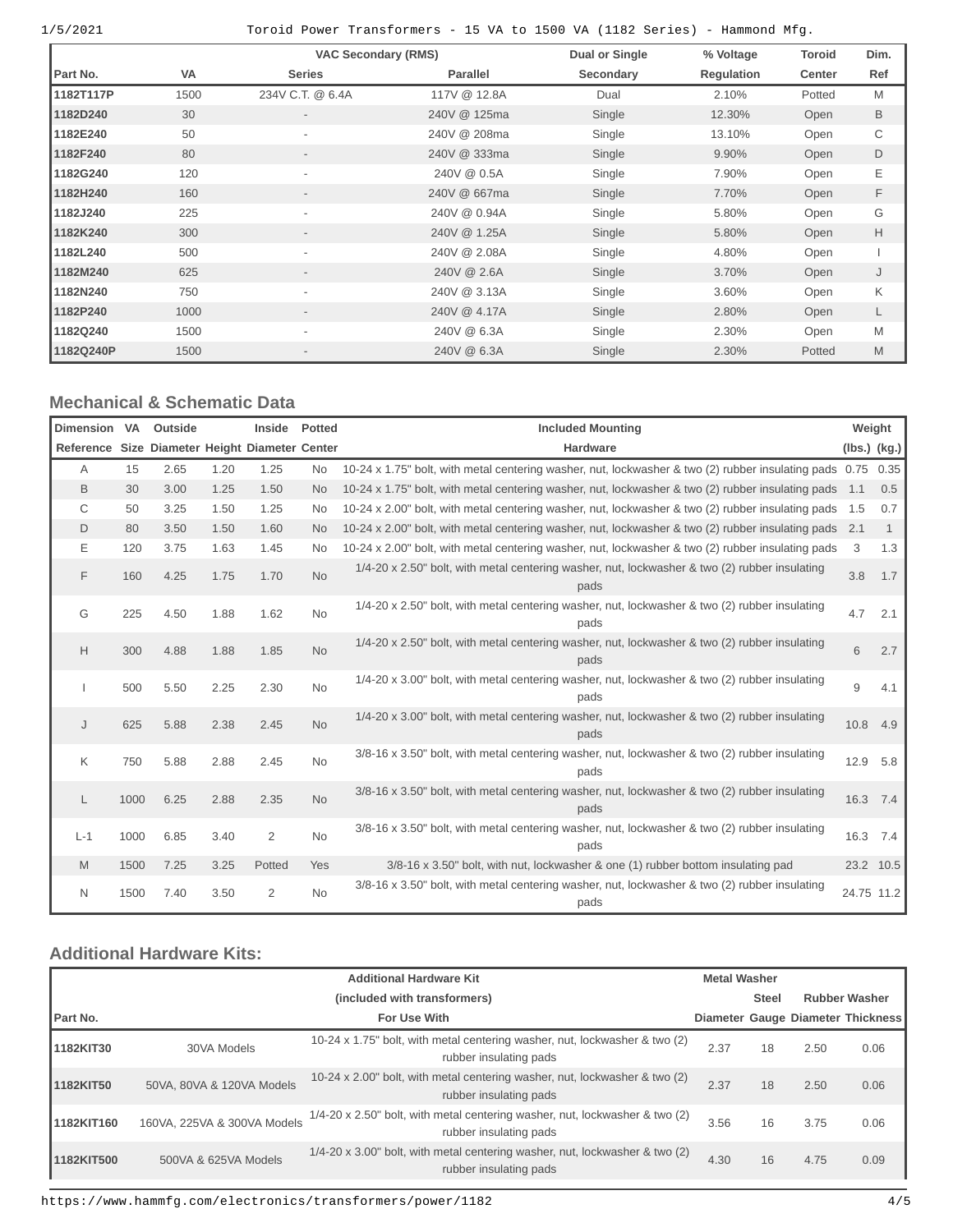#### 1/5/2021 Toroid Power Transformers - 15 VA to 1500 VA (1182 Series) - Hammond Mfg.

|              | <b>Additional Hardware Kit</b>             |                                                                                                               |      | <b>Metal Washer</b> |      |                                   |
|--------------|--------------------------------------------|---------------------------------------------------------------------------------------------------------------|------|---------------------|------|-----------------------------------|
|              | (included with transformers)               |                                                                                                               |      | <b>Steel</b>        |      | <b>Rubber Washer</b>              |
| Part No.     |                                            | <b>For Use With</b>                                                                                           |      |                     |      | Diameter Gauge Diameter Thickness |
| 1182KIT750   | 750VA & 1,000VA Models                     | $3/8-16 \times 3.50$ " bolt, with metal centering washer, nut, lockwasher & two (2)<br>rubber insulating pads | 4.30 | 16                  | 4.75 | 0.09                              |
| 1182KIT1500P | 1.500VA Models                             | 3/8-16 x 4.00" bolt, nut & lockwasher                                                                         | N/A  |                     |      | N/A                               |
| 1182KIT1500  | Heavy Duty - Upgrade Kit<br>1.500VA Models | 3/8-16 x 4.50" bolt, with metal centering washer, nut, lockwasher & two (2)<br>rubber insulating pads         | 4.30 | 16                  | 6.00 | 0.12                              |

*Data subject to change without notice*

© 2021. Hammond Manufacturing Ltd. All rights reserved.